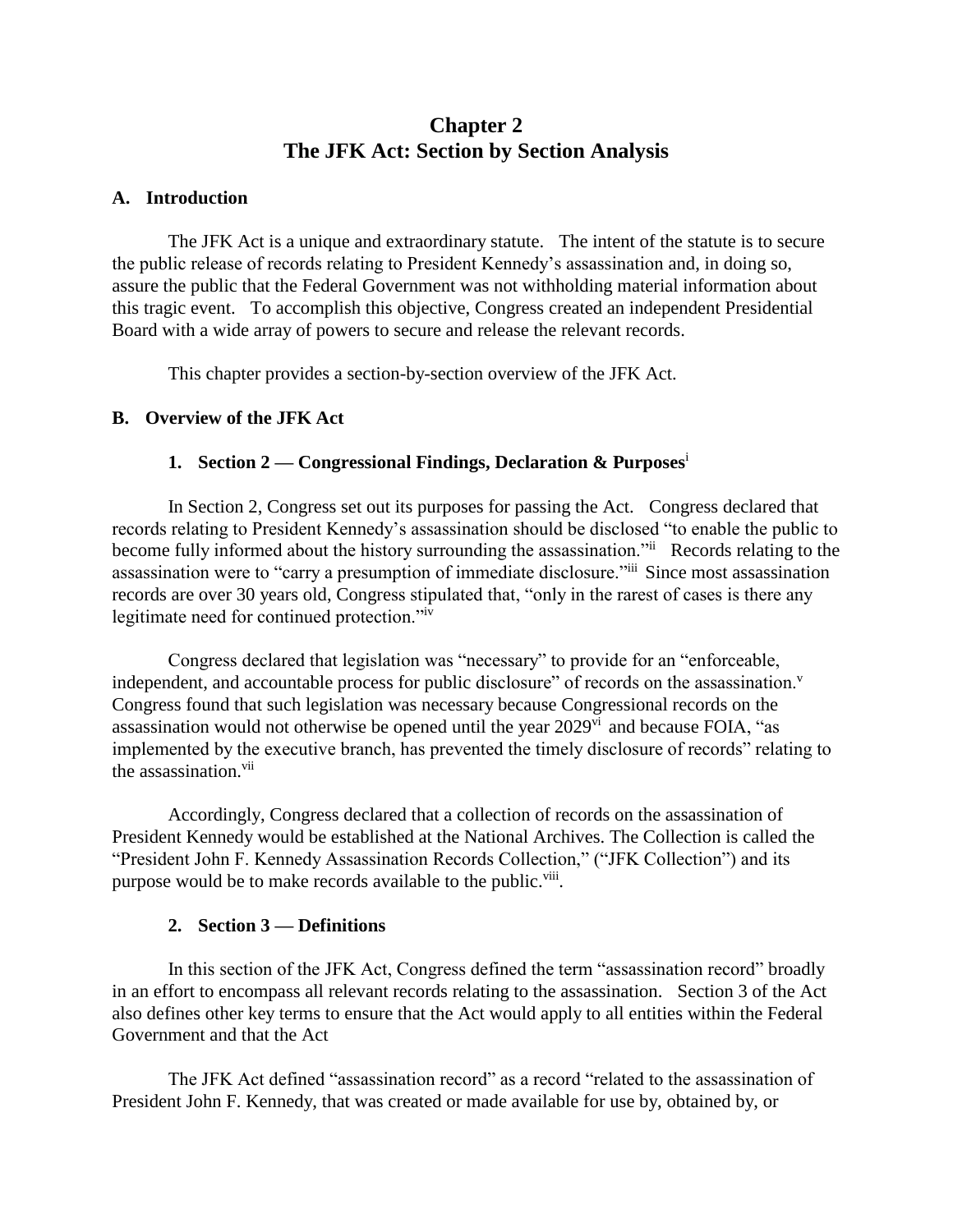otherwise came into possession of" the Federal Government (or state or local law enforcement offices that assisted in an investigation of President Kennedy's assassination).<sup>ix</sup> Congress noted specifically that "assassination records" encompassed records relating to the Kennedy assassination among the files of the Warren Commission, the Rockefeller Commission, the Pike Committee, the House Select Committee on Assassinations (the "HSCA"), the Library of Congress, the National Archives, "any Presidential Library," "any Executive agency," "any independent agency," and "any other office of the Federal Government," as well as "any state or local law enforcement office" that assisted in an inquiry into the assassination of President Kennedy. $x$ 

In the JFK Act's legislative history, members of Congress specifically stated that they expected the Review Board to further define the term "assassination record." Chapter 3 of this report explains in detail the Review Board's definition of the term.

# **3. Section 4 -- The JFK Collection at the National Archives and Records Administration**

This section of the JFK Act instructs the National Archives and Records Administration ("NARA") to establish the President John F. Kennedy Assassination Records Collection ("JFK Collection") within 300 days after the JFK Act took effect.

This section provided that, after Congress passed the JFK Act, NARA "shall commence establishment of a collection of records to be known as the President John F. Kennedy Assassination Records Collection."xi The JFK Collection would consist of "record copies of all Government records relating to the assassination of President John F. Kennedy," which would be transmitted to the National Archives pursuant to the JFK Act.<sup>xii</sup> The JFK Collection would include: all "assassination records" that had been, or were required to be, transmitted to the National Archives; identification aids prepared for these assassination records; and "all Review Board records as required by this Act."<sup>xiii</sup> In addition, the JFK Collection also would include those assassination records whose public release was to be postponed.<sup>xiv</sup>

# **4. Section 5 — Review, Identification, and Disclosure of Assassination Records by Government Offices**

Section 5 of the JFK Act obligates Government offices to identify, review, process, and transfer to NARA all assassination records within their possession.

This section required that "each Government office . . . identify and organize its records" relating to the Kennedy assassination.<sup>xv</sup> The JFK Act mandated agencies not to destroy or alter assassination records in their custody.<sup>xvi</sup> The Act prohibited Government offices from withholding or redacting any assassination records if those records had previously been disclosed to the public.<sup>xvii</sup> And Government offices could not withhold or redact any assassination records created outside the Government (except to protect names and identities as permitted by the Act).<sup>xviii</sup>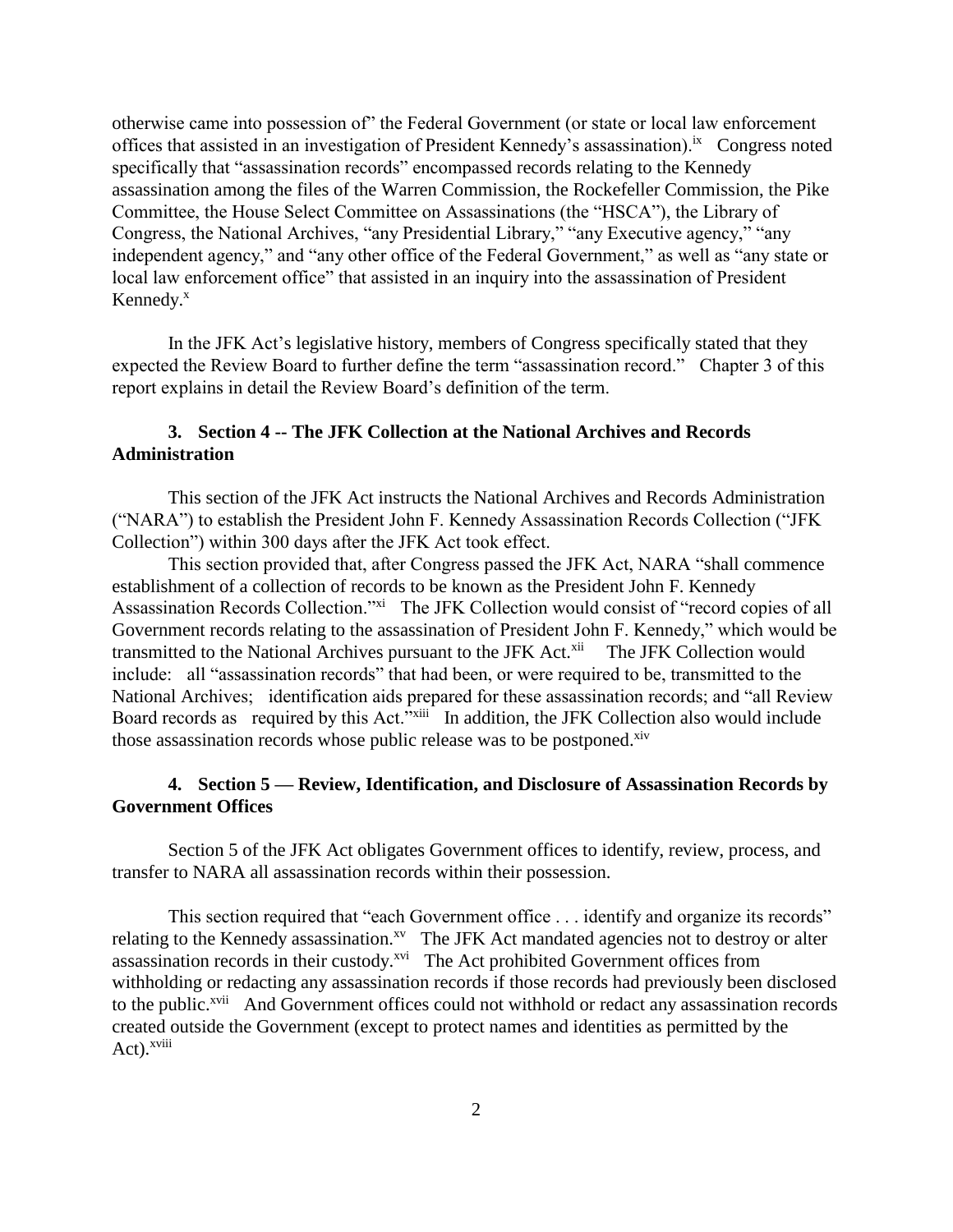This section of the Act further required, within 300 days of the Act's enactment, each Government office to review, identify and organize assassination records within its custody. Xix Chapter 3 of this report explains that no government office completed its work within the 300 day time line that the statute envisions.

Within 300 days, the Act required each Government office to: (1) determine which of its records fit within the statutory definition of assassination records, (2) determine which of its assassination records contained information from another Government office and consult with the other Government office concerning the information in the record, (3) determine which of its assassination records it could release, unredacted, to the public, (4) determine which of its assassination records were eligible for withholding under Section 6 of the Act, and then prepare those records for review by the Review Board.<sup>xx</sup> To the extent that a Government office had "any uncertainty" as to whether its records were "assassination record[s] governed by" the JFK Act, the Act directed the Government office to transmit the records to the Review Board for a determination as to whether the records were, indeed, assassination records.<sup>xxi</sup>

Pending review and identification of its assassination records, the Act states that a Government office retained custody of its records.<sup>xxii</sup> However, this section gave the Review Board the power to obtain physical custody of the records "for purposes of conducting an independent and impartial review," or "for an administrative hearing or other Review Board function."<sup>xxiii</sup> In addition, this section required Government offices to "make available to the Review Board any additional information and records that the Review Board has reason to believe it requires for conducting a review under this Act."<sup>xxiv</sup>

Section 5 further instructed Government offices to create an electronic identification aid for each assassination record that an office would transmit to NARA.<sup>xxv</sup> The Act required the Archivist to devise and prepare the "standard form of identification or finding aid" that would accompany each assassination record.<sup>xxvi</sup> The JFK Act envisioned that these identification aids would form a "uniform system of electronic records" for all Government offices.<sup>xxvii</sup> To the extent that Government offices identified assassination records that they had previously transferred to NARA *and that were already open to the public at the time of the Act,* the Act exempted the office from the obligation to create an electronic identification aid for the record.xxviii

Once Government offices identified assassination records, the Act required them to "transmit to the Archivist, and make immediately available to the public, all assassination records that can be publicly disclosed . . . . "xxix To the extent that Government offices believed that release of certain assassination records should be postponed in full or part, as approved by the Review Board, the Act instructed Government offices to transmit the records to NARA to be included in a "protected Collection," which NARA would not make available to the public.<sup>xxx</sup> The originating agency, together with NARA, must periodically review its postponed material to determine whether the agency could release the postponed material.<sup>xxxi</sup>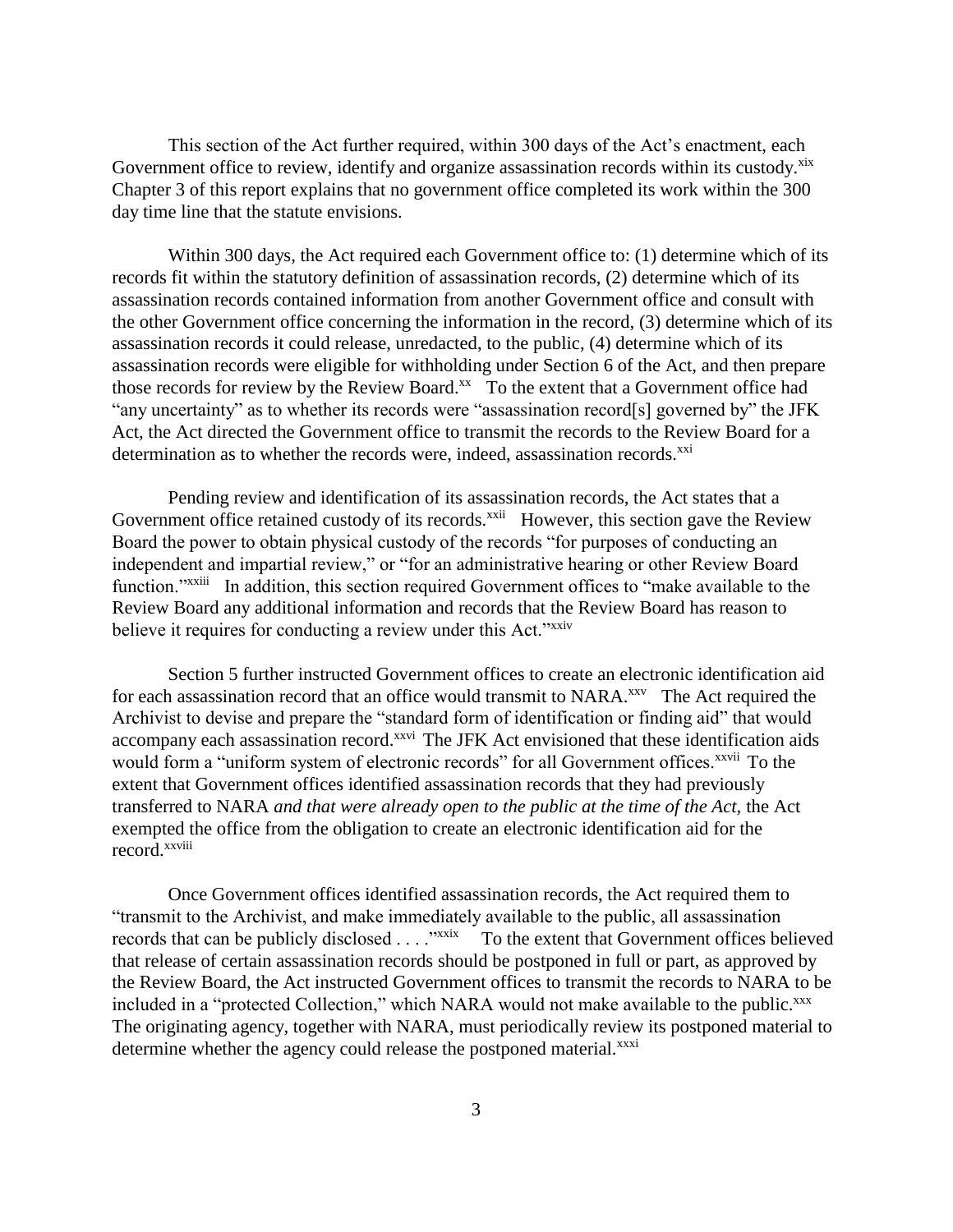However, the JFK Act mandated that all postponed assassination records shall be opened to the public no later than the year  $2017$  (25 years from the date of enactment of the JFK Act.)<sup>xxxii</sup>

 The only way that Government offices could continue to postpone public release of material in assassination records after the year 2017 is if "the President certifies" that (1) "continued postponement is made necessary by an identifiable harm to the military, defense, intelligence operations, law enforcement, or conduct of foreign relations" and (2) "the identifiable harm is of such gravity that it outweighs the public interest in disclosure."*xxxiii* Absent such certification, NARA will release all postponed records or portions of records in the JFK Collection in 2017.

#### **5. Section 6 — Grounds for Postponing Public Disclosure of Assassination Records**

Section 6 of the JFK Act establishes a short list of reasons that Federal agencies can cite as a basis for requesting postponement of public disclosure of assassination records. The Act narrowly defines the standards for postponement to ensure that the JFK Act would release more information than the Freedom of Information Act ("FOIA") and the Executive Orders governing declassification. (A detailed overview of the section 6 postponement standards, as applied by the Review Board, is set forth in Chapter 4 of this report.)

The JFK Act set out five possible grounds for postponement. Thus, Government offices could request the Review Board to agree to postpone the release of information in an assassination record only if the agency could demonstrate -- by providing "clear and convincing evidence" to the Review -- a compelling need for postponement.

The section 6 postponement standards follow.

a. *Threat to National Security*. Agencies could request the Review Board to postpone the release of information if disclosure of the information posed a "threat" to the country's "military defense, intelligence operations, or conduct of foreign relations" of "such gravity" that it would "outweigh the public interest" *and* "would reveal (A) an intelligence agent whose identity currently requires protection; (B) an intelligence source or method which is currently utilized, or reasonably expected to be utilized, by the United States Government, and which has not been officially disclosed, the disclosure of which would interfere with the conduct of intelligence activities; or (C) any other matter currently relating to the military defense, intelligence operations or conduct of foreign relations of the United States, the disclosure of which would demonstrably impair the national security of the United States"; xxxiv

*b. Disclosure of Confidential Informant*. Agencies could request the Review Board to postpone the release of information if disclosure of the information would reveal the "name or identity of a living person who provided confidential information to the United States and would pose a substantial risk of harm to that person"; xxxv

*c. Invasion of Privacy*. Agencies could request the Review Board to postpone the release of information if disclosure of the information "could reasonably be expected to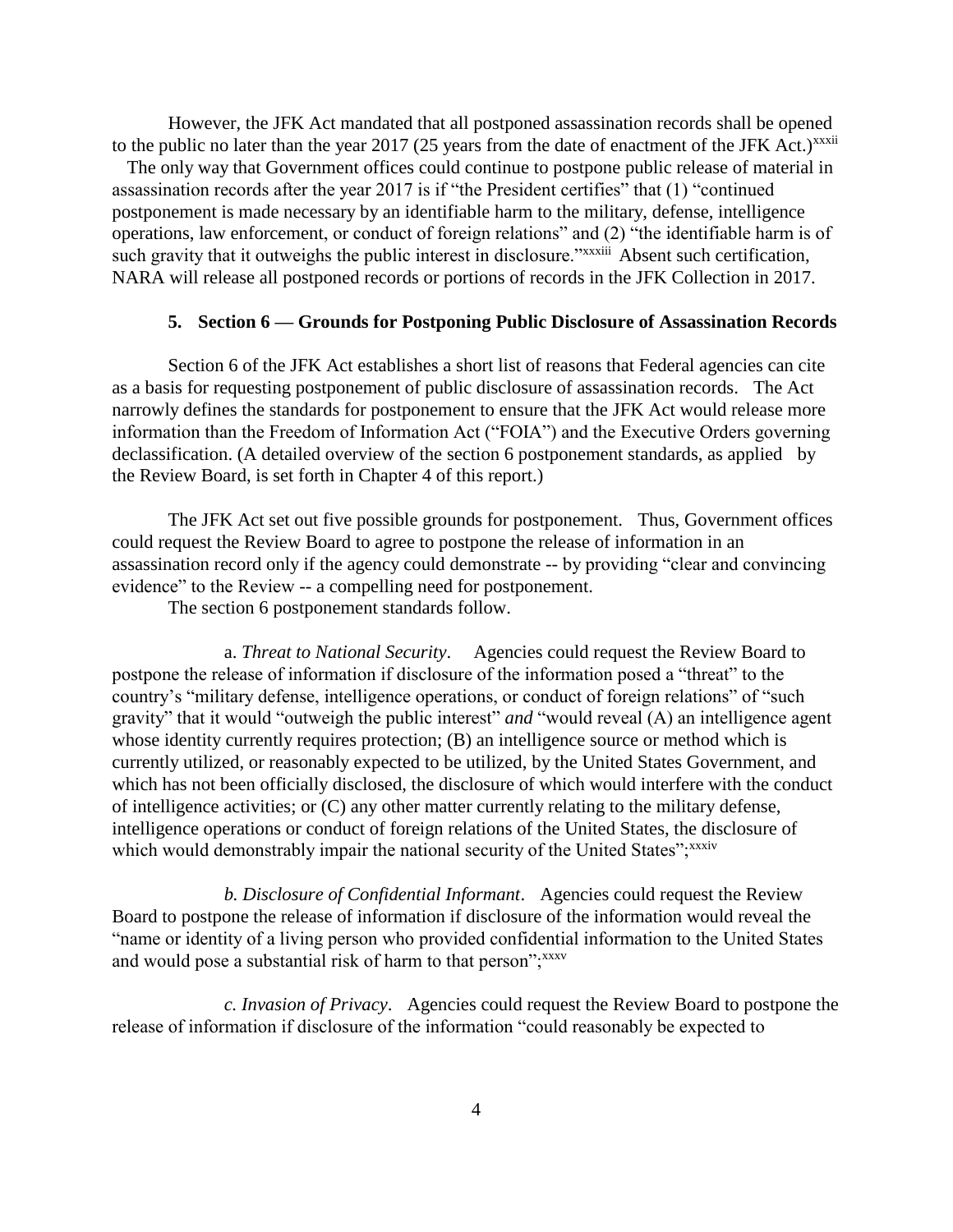constitute an unwarranted invasion of personal privacy, and that invasion of privacy is so substantial that it outweighs the public interest";<sup>xxxvi</sup>

*d. Understanding of Confidentiality*. Agencies could request the Review Board to postpone the release of information if disclosure of the information "would compromise the existence of an understanding of confidentiality currently requiring protection between a Government agent and a cooperating individual or a foreign government, and public disclosure would be so harmful that it outweighs the public interest";xxxvii *or*

*e. Protective Procedures.* Agencies could request the Review Board to postpone the release of information if disclosure of the information "would reveal a security or protective procedure currently utilized, or reasonably expected to be utilized, by the Secret Service or another Government agency responsible for protecting Government officials, and public disclosure would be so harmful that it outweighs the public interest".<sup>xxxviii</sup>

#### **6. Section 7 — Establishment and Powers of the Review Board**

This section is perhaps the cornerstone of the JFK Act in that it created a truly independent Board that would oversee the Federal Government's implementation of the Act. The JFK Act included provisions to ensure the independence of the Review Board and to ensure that the Board's decisions would instill public confidence.

Section 7 instructed the President to nominate five citizens "to serve as members of the Review Board to ensure and facilitate the review, transmission to the Archivist, and public disclosure of Government records related to the assassination of President John F. Kennedy."xxxix The Act requires members of the Board to be "impartial private citizens" who were not presently employed by the Federal Government and had not "had any previous involvement with any official investigation or inquiry conducted by a Federal, state, or local government, relating to the assassination of President John F. Kennedy.".xl

The Act further instructed the President to nominate "distinguished persons of high national reputation in their respective fields who are capable of exercising . . . independent and objective judgment.".<sup>xli</sup> The Act envisioned that the Board would consist of at least one professional historian and one attorney,<sup>xlii</sup> and it stated that the President should consider recommendations from the following professional associations: the American Historical Association, the Organization of American Historians, the Society of American Archivists, and the American Bar Association.<sup>xliii</sup>

The Act called for the Board members to be appointed by the President, and confirmed by the Senate.<sup>xliv</sup> To ensure independence, the Act stipulated that the President could not remove Board members except by "impeachment and conviction" or by action of the President for specific cause and with a report to Congress specifying the basis for removal.<sup>xlv</sup>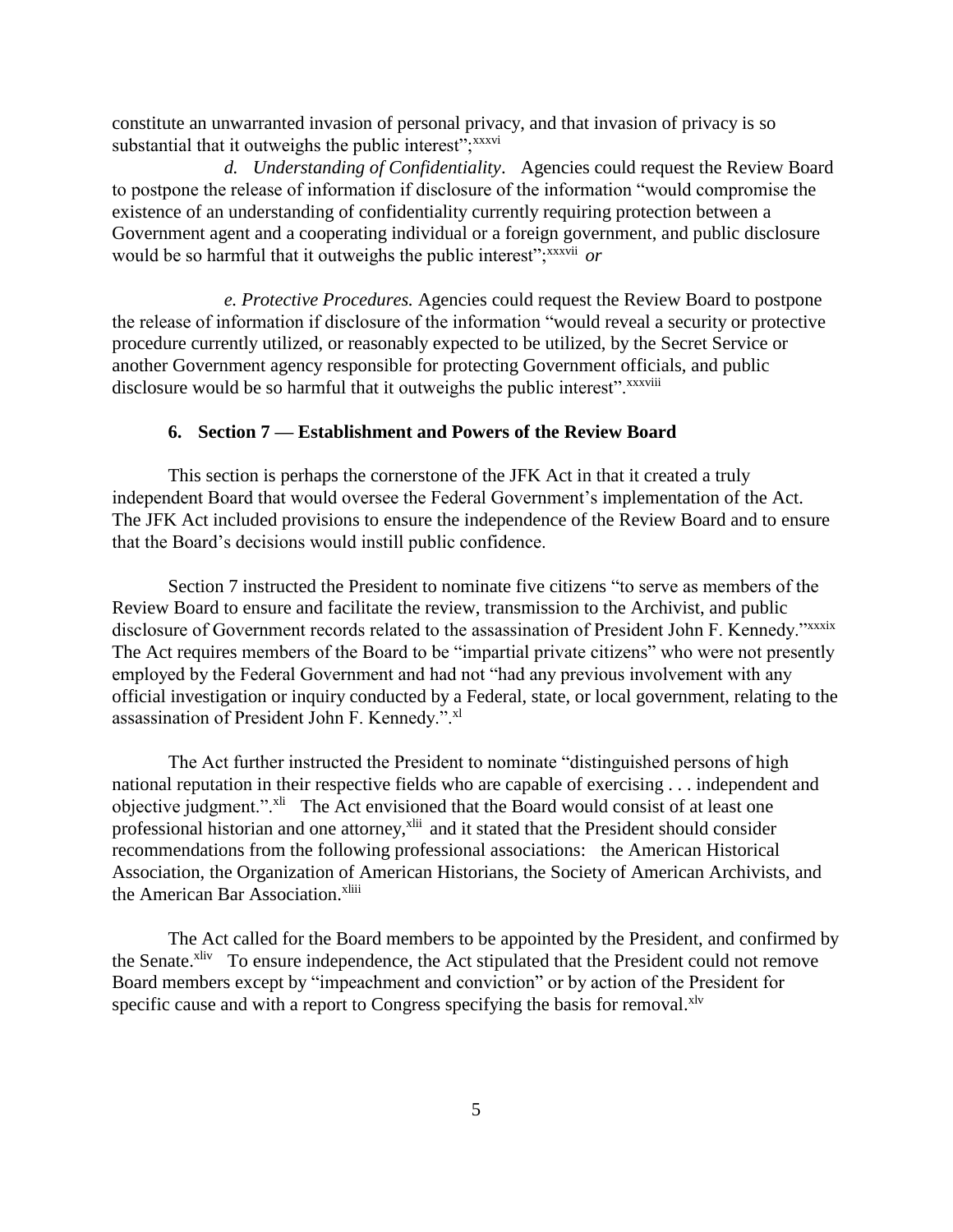Having set out the parameters for establishing an independent Board, section 7 then delineated the Board's responsibilities and powers. The Act gives the Review Board the power to identify, secure, and release records relating to President Kennedy's assassination.<sup>xlvi</sup> Accordingly, the Review Board possesses the authority to "render decisions" on (1) "whether a record constitutes an assassination record" and (2) "whether an assassination record or particular information in an assassination record qualifies for postponement of disclosure under this Act<sup>"xlvii</sup>

In addition, the JFK Act gives to the Review Board the power to request obtain additional records and information from Government offices. The Review Board used these provisions to seek out particular records that the agencies might not otherwise have located. Furthermore, these provisions allowed the Board to make, in many cases, independent judgments as to the relevance of particular records. In this manner, the Review Board -- not Federal agencies - exercised discretion in deciding which agency records would become part of the JFK Collection.

The JFK Act gave the Review Board the authority to:

*a. Direct the activities of Government Offices.* The JFK Act allowed the Review Board to direct Government offices to "organize [their] assassination records" and to transmit assassination records to the Archivist, including portions of assassination records;<sup>xlviii</sup>

*b. Review assassination records.* The Act further entitled the Review Board to "obtain access to assassination records that have been identified and organized by a Government office"; xlix

c. *Request from Government Offices additional information and records.* The JFK Act enabled the Review Board to "direct a Government office to make available to the Review Board, and if necessary investigate the facts surrounding, additional information, records, or testimony from individuals, which the Review Board has reason to believe is required to fulfill its functions and responsibilities under this Act";

*d. Subpoena private persons.* The Act allowed the Review Board to work with the Attorney General of the United States to "subpoena private persons to compel testimony, records, and other information relevant to its responsibilities under this Act";<sup>li</sup>

*e. Require Government offices to account for missing records.* The JFK Act expressly allowed the Review Board to "require a Government office to account in writing for the destruction of any records relating to the assassination of President Kennedy"; lii

*f. Receive information from the public.* Congress allowed the Review Board to "receive information from the public regarding the identification and public disclosure of assassination records";<sup>liii</sup> and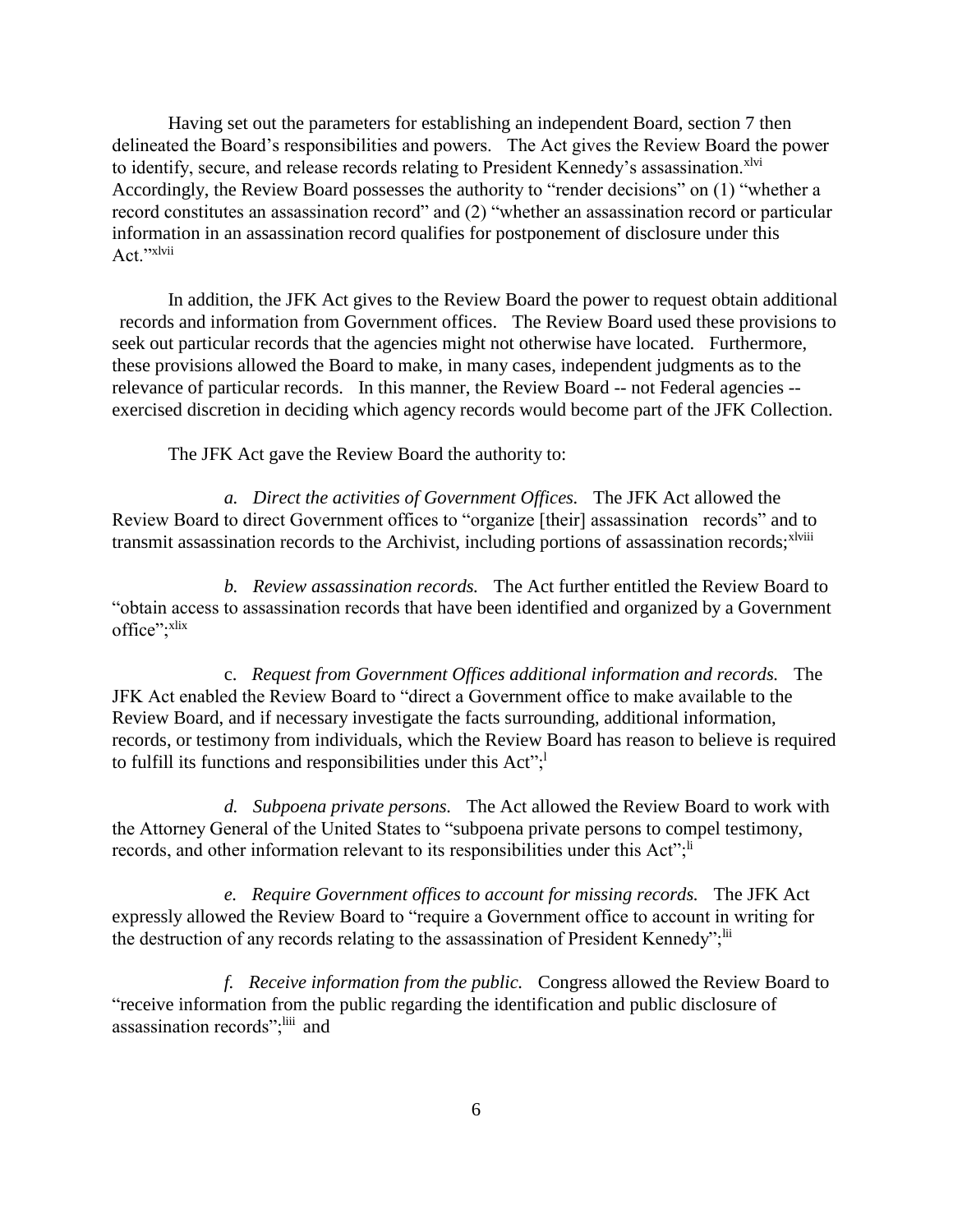*g. Hold hearings, administer oaths, and issue subpoenas.* The JFK Act allowed the Review Board to "hold hearings, administer oaths, and subpoena witnesses and documents<sup>",liv</sup>

In addition, the Act authorized the Review Board to issue "interpretive regulations."<sup>lv</sup> Indeed, the Review Board issued regulations that further defined the term "assassination record" as Chapter 3 of this report explains.

Finally, section 7 gave the Review Board certain responsibilities to fulfill upon completion of its work. Thus, "[u]pon termination," the Act requires the Review Board to submit a final report to the President and Congress.<sup>*lvi*</sup> In addition, the "Review Board shall transfer all of its records to the Archivist for inclusion in the Collection, and no records of the Review Board shall be destroyed."<sup>lvii</sup>

### **7. Section 8 — Review Board Personnel**

Section 8 of the JFK Act directs the Review Board to appoint an Executive Director and staff to perform the work of, and report to, members of the Review Board. Like the individual Board members, the Executive Director could not be a present employee of the Federal Government, nor could the Executive Director be affiliated with any prior official investigation of the Kennedy assassination. The Act states that the Executive Director would serve as the Board's liaison to Government offices, would coordinate the Board's review of records, and would be responsible for administering the Board's official activities.<sup>Iviii</sup> The statute made clear that the Executive Director would "have no authority to decide or determine whether any record should be disclosed to the public or postponed for disclosure,"lix as the Review Board members alone have authority to make such determinations.

The Act further states that, but for administrative personnel, Review Board staff members also must not be present Federal employees.<sup>1x</sup>

### **8. Section 9 — Review of Records by the Review Board**

This section established procedural requirements in connection with the Review Board's consideration of, and determinations regarding, the postponement of records.

This section first provided that the Board "shall direct that all assassination records be transmitted to the public" absent "clear and convincing evidence" that the record is not an assassination record or is not otherwise qualified for postponement under the JFK Act.<sup> $\text{ki}$ </sup> To the extent that the Review Board authorized a postponement, the Act directed it to provide -- if possible -- a summary of the redacted information or a substitute record explaining the redacted information. The Act further specifically instructed the Review Board to release segregable parts of records.<sup>lxii</sup>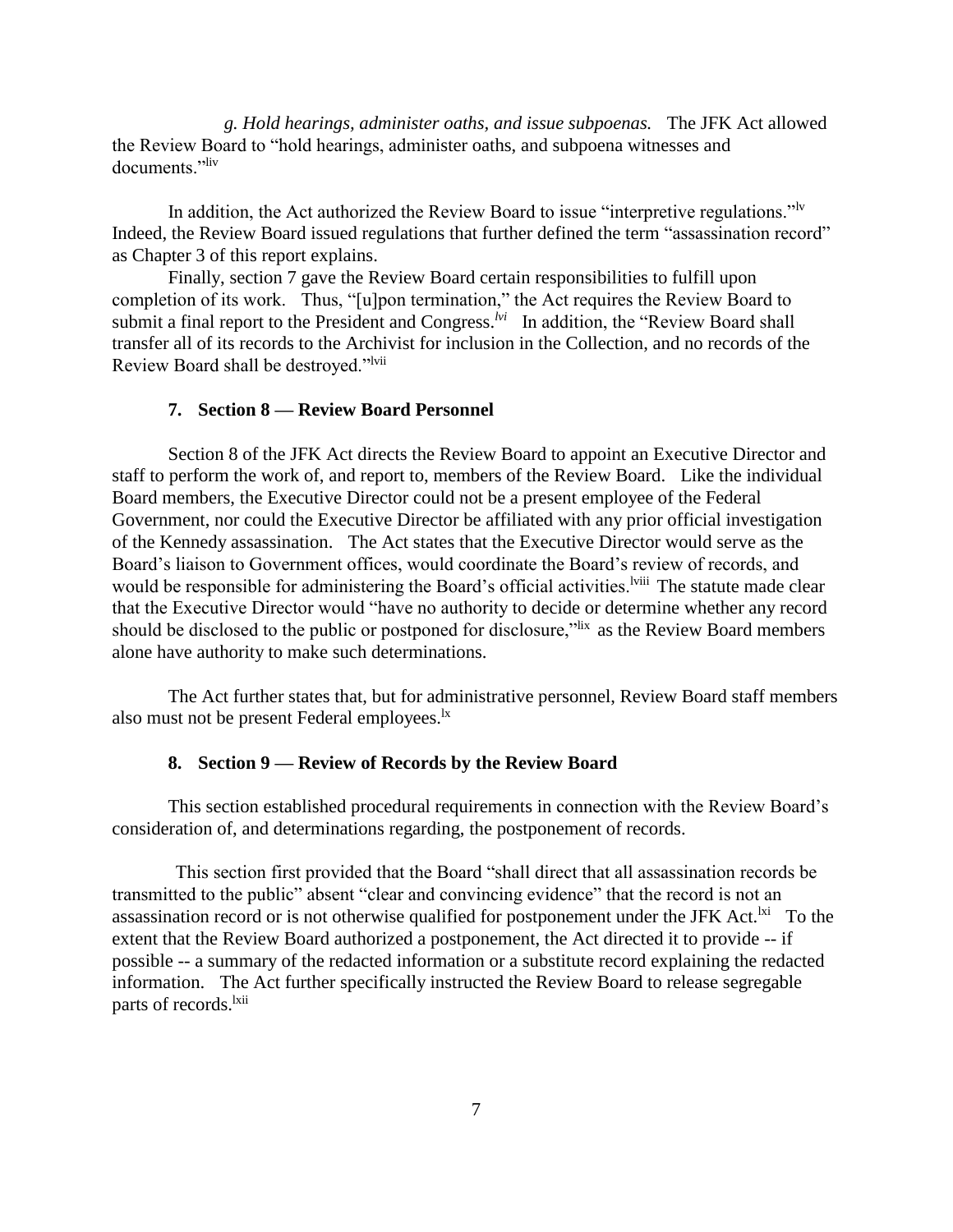To the extent that the Review Board postponed release of a record in whole or in part, the Act directs it to prepare a report to NARA that: (1) described the Board's action, (2) provided the Board's justification for the postponement, and (3) identified the date when NARA should release the postponed portion of the record.<sup>Ixiii</sup> To comply with this portion of the JFK Act, the Review Board created "Final Determination Forms" for each postponed record.

In addition to notifying NARA of its decisions to release or postpone assassination records, the Act also required the Review Board to notify the originating agency (by letter) as well as the public (through notice in the *Federal Register*) of any Board determination to designate a record as an assassination record.<sup>kiv</sup>

While the JFK Act authorized the Review Board to make final and binding determinations concerning the release or postponement of a record, the Act provided that the President could reconsider any Board determination: "After the Review Board has made a formal determination concerning the public disclosure or postponement of disclosure of an executive branch assassination record or information within such a record, . . . the President shall have the sole and nondelegable authority to require the disclosure or postponement of such record or information under the standards set forth in section 6 [of the JFK Act]  $\dots$ <sup>Nxv</sup> Thus, if agencies disagreed with a Review Board determination to release information in a record, the affected agency could "appeal" to the President, and request that the President overturn the Review Board's decision.

Finally, section 9 of the Act required the Review Board to submit, to the President and Congress, annual reports regarding its work. The Act stated that the Review Board should include the following items in its annual reports: (1) updates of the Review Board's activities, (2) updated information concerning the Board's financial expenditures, (3) updates on the Board's progress in releasing records, (4) projections for completion of the Review Board's work, (5) issues regarding agency cooperation, (5) updated information on the Review Board's decisions to postpone records, (6) information concerning the volume of records that the Review Board reviewed and postponed, and  $(7)$  suggestions for additional legislative measures.<sup>lxvi</sup>

### **9. Section 10 — Disclosure of Other Materials**

This section addressed public release, under the JFK Act, of certain special categories of records that may relate to the assassination.

First, this section authorized the Review Board to request the Attorney General to petition any court for the release of information under seal of a court or that subject to grand jury secrecy rules. In addition, Congress expressed its sense that the Attorney General "should assist the Review Board in good faith" to unseal any records that the Board determines to be relevant to the Kennedy assassination.<sup>lxvii</sup>

Second, this section also expressed the sense of Congress that the Secretary of State should contact the Republic of Russia in an effort to secure public release of records of the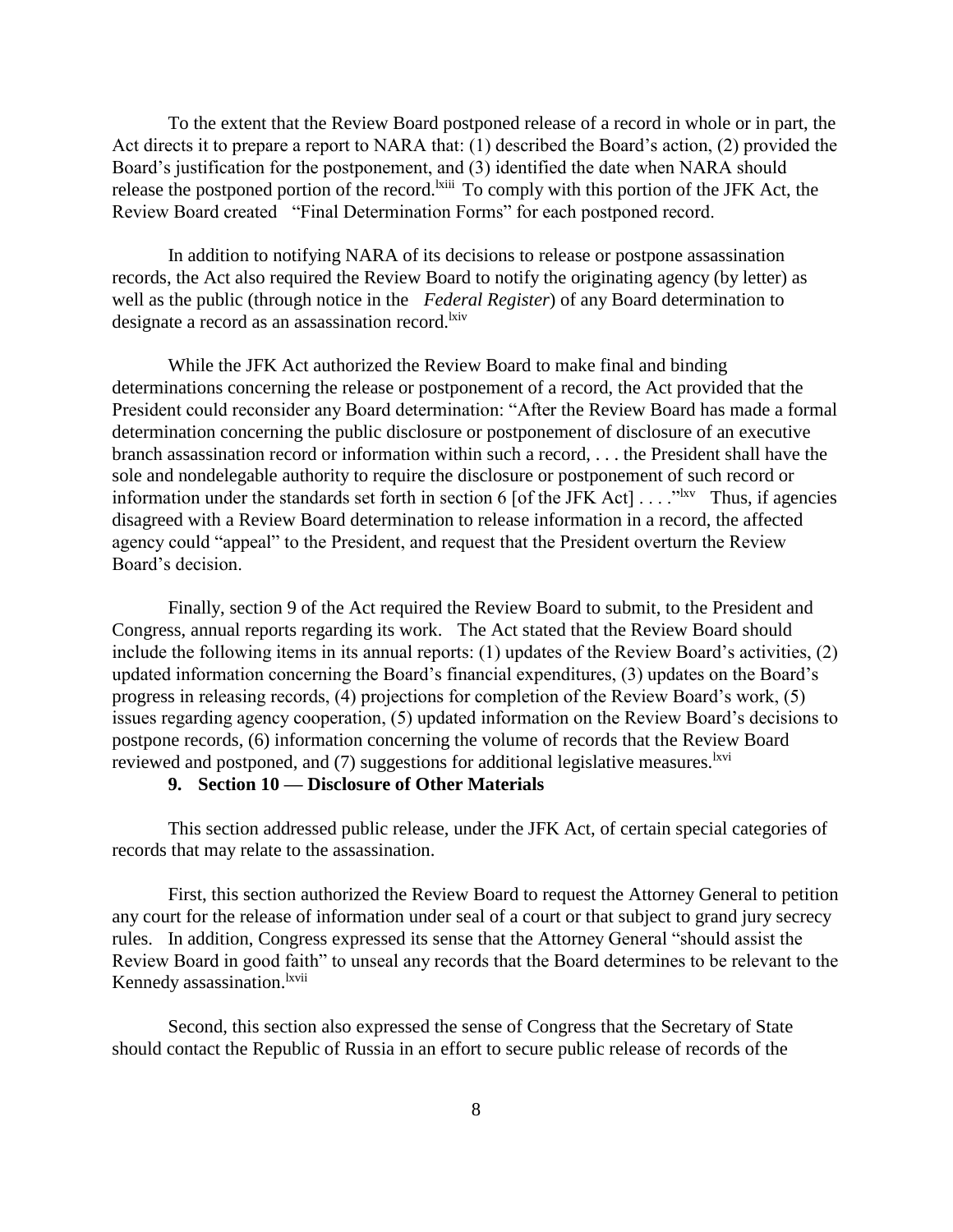Government of the former Soviet Union, including KGB records, that may relate to the assassination. Congress also urged the Secretary of State to contact other foreign governments that might have records relating to the assassination.<sup>Ixviii</sup>

#### **10. Section 11 — Rules of Construction**

Section 11 provided to be an essential section, as it articulated how to interpret the JFK Act in light of other laws and regulations relating to disclosure of Federal Government records.

Congress clearly emphasized the supremacy of the JFK Act over other laws that might preclude disclosure of assassination-related records. Thus, where the JFK Act required public disclosure of a record, the Act would "take precedence over any other law . . ., judicial decision construing such law, or common law doctrine that would otherwise prohibit such transmission or disclosure  $\ldots$ <sup>"lxix</sup> The only records that the Act exempted from its "supremacy clause" were (1) IRS tax-related records in which Section 6103 of the IRS Code precluded disclosure, and (2) records donated to the United States under a deed of gift whose terms precluded disclosure.

This section further provided that the JFK Act would not impair any rights under FOIA.<sup>lxx</sup> In addition, the Act instructs that its terms should not be construed to limit the authority of the President, an executive agency, the Congress, or any other Federal Government entity from publicly disclosing its records.<sup>1xxi</sup> Finally, the JFK Act applies to both Houses of Congress and would be treated as rules of the House and Senate that superseded prior, inconsistent Congressional rules that might preclude disclosure.<sup>lxxii</sup>

### **11. Section 12 — Termination of Effect of Act**

This section simply provide that the provisions of the JFK Act pertaining to the operation of the Review Board ceased to be effective when the term of the Review Board expired.<sup>Ixxiii</sup> *However, all remaining provisions of the JFK Act continue in force*: "The remaining provisions of this Act shall continue in effect until such time as the Archivist certifies to the President and the Congress that all assassination records have been made available to the public in accordance with this Act." This provision is significant because it underscores the continuing obligation of Federal agencies to release records on the assassination after the Board's term expires.

## **C. Conclusion**

The JFK Act establishes for a neutral and independent body that could ensure maximum disclosure of federal government records on the Kennedy assassination and, in the process, restore the public's confidence that their government was not keeping secret any relevant information. The JFK Act envisioned that government agencies and the Review Board could achieve comprehensive and quick disclosure of records, unimpeded by the usual obstacles to release. Congress crafted each of the JFK Act's statutory provisions to accomplish these objectives.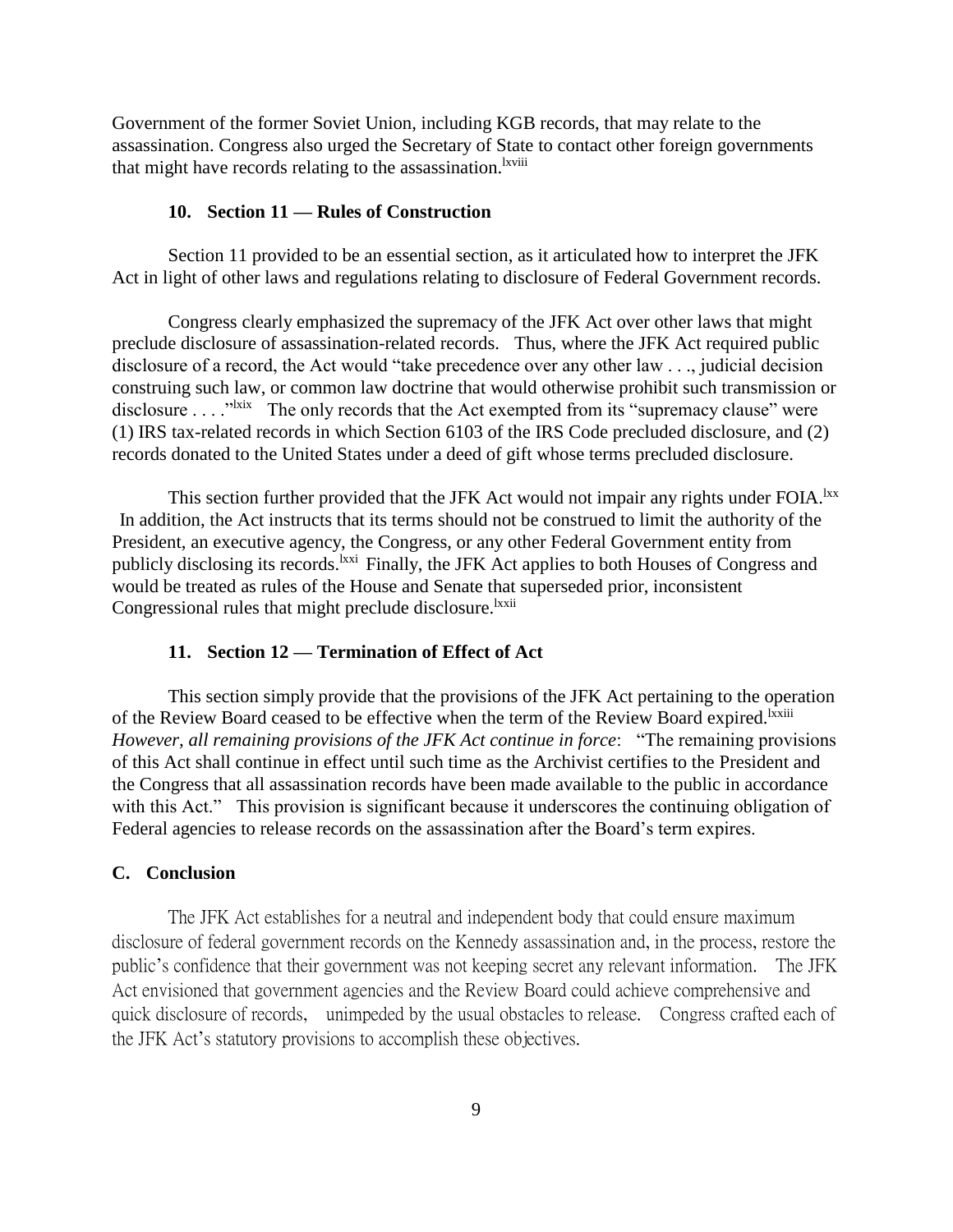Thus, the JFK Act required agencies to transmit, according to a definite and short timetable, their records on the assassination to NARA for public disclosure. Congress had learned, however, that it could not rely on agencies to ensure maximum disclosure, so it created the citizen Review Board and required that the president select individuals who were not current federal employees nor affiliates of a prior investigation into President Kennedy's death.

Furthermore, the Act purposefully defined "assassination record" broadly so that the Board, rather than the agencies, could decide whether to include particular record in the JFK Collection. The Act also sought to eliminate impediments to release, so that, unlike the FOIA, the JFK Act allowed the Board to keep secrets only

where agencies could provide clear and convincing evidence to the Board demonstrating the need for the secret. The Act required agencies to present all proposed redactions to the Review Board and gave the Review Board significant authority to release information. The Act, then, stood in stark contrast to the FOIA, in which agencies unilaterally apply FOIA exemptions and themselves determine what information to withhold from the public.

Finally, Congress recognized that the Review Board would need the power to request materials that the agencies themselves would not have identified as assassination-related. The Act guaranteed that the Review Board could enforce its authority through its use of the subpoena power and the power to grant immunity.

In sum, the JFK Act provided a new and unusual legislative remedy to the problem of Government secrecy. It required Federal agencies to disclose, forthwith, their records on the assassination and it empaneled an independent Board to ensure the full identification and release of those records. The practical application and results of this legislative remedy are discussed in the next chapters of this Report.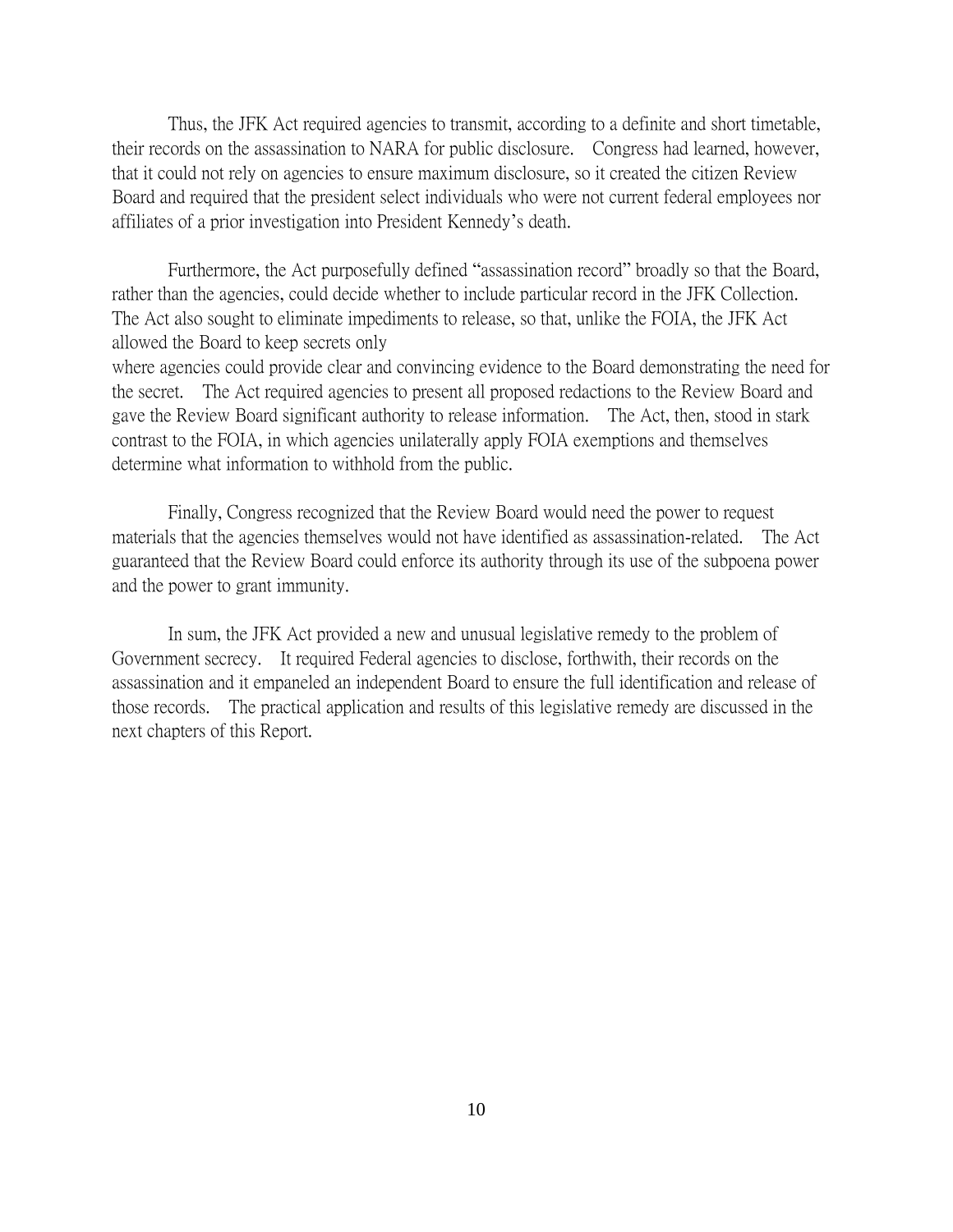### **CHAPTER 2 ENDNOTES**

ii. JFK Act,  $\S$  2(a)(2).

iii. *Id.*

 $\overline{a}$ 

iv. *Id.* § 2(a)(7).

- v. *Id.* § 2(a)(3).
- vi. *Id*. § 2(a)(4).
- vii. *Id.* § 2(a)(5).
- viii. *See id.* § 2(b).
- ix. *Id.* § 3(2).

x. *See id.* § 3 (2)(A)-(L). Section 3(2) of the JFK Act specifically excluded from the definition of "assassination record" autopsy records donated by the Kennedy family to the National Archives pursuant to a deed of gift. *See* JFK Act § 3(2).

- xi. *Id.* § 4(a).
- xii. *Id.*
- xiii. *Id.* § 4 (a)(2).
- xiv. *Id.*
- xv. *Id.* § 5(a)(1).
- xvi. *Id.* § 5 (a)(2).
- xvii. *Id.* § 5 (a)(3).
- xviii. *Id.* § 5 (a)(4).

i. Section 1 simply notes that the Act should be cited as the "President John F. Kennedy Records Collection Act of 1992."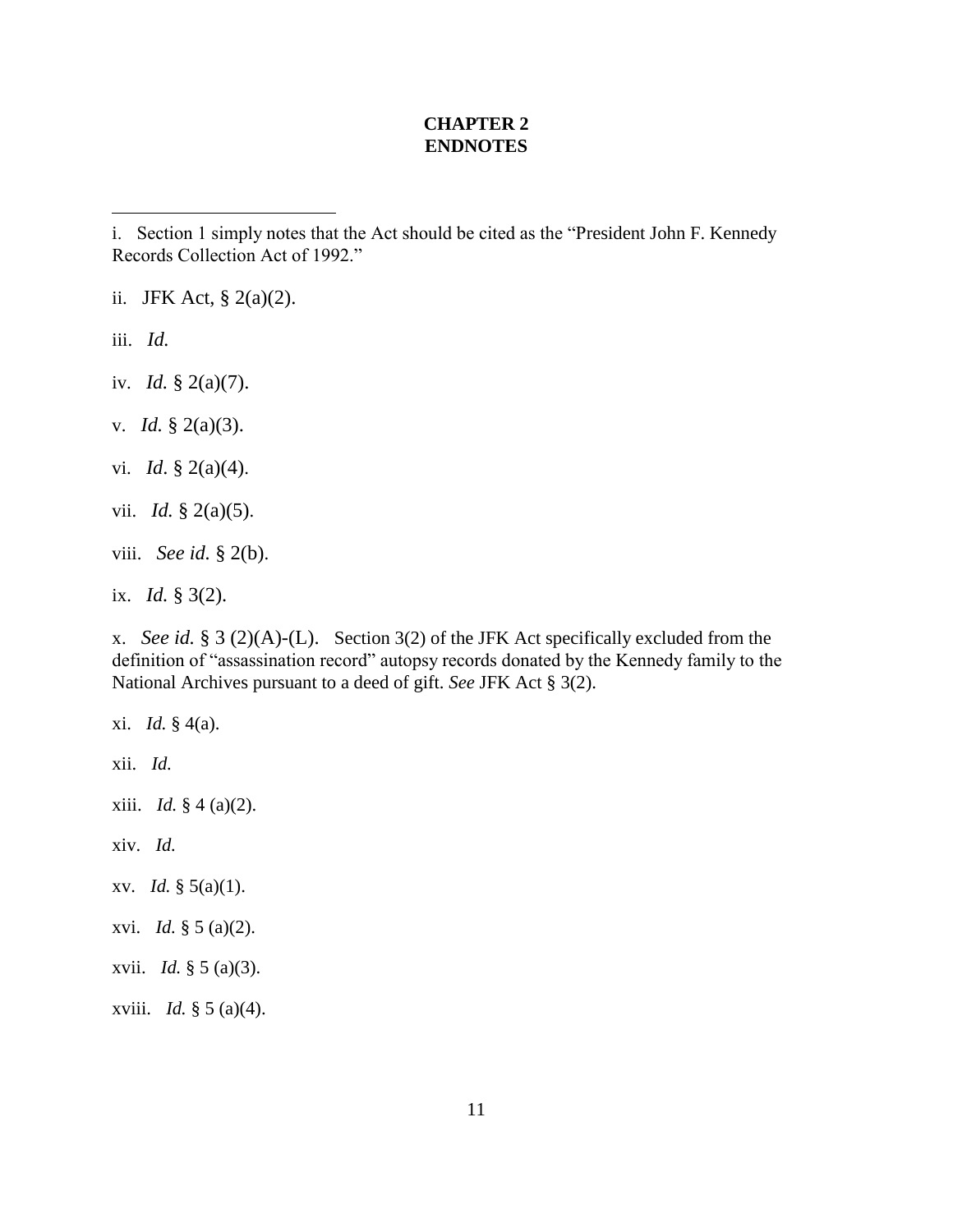- xix. *Id.* § 5(c)(1).
- xx. *See id.* § 5(c)(2)(A)-(H).
- xxi. *Id.* § 5(c)(2)(F).
- xxii. *See Id.* § 5(b).
- xxiii. *Id.*

 $\overline{a}$ 

- xxiv. *Id.* § 5(c)(2)(H).
- xxv. *Id.* § 5(d)(2).
- xxvi. *Id.* § 5(d)(1)(A).
- xxvii. *Id.* § 5(d)(a)(B).
- xxviii. *See Id.* § 5(d)(3).
- xxix. *Id.* § 5(e).
- xxx. *See Id.* § 5(e)(2).
- xxxi. *Id.* § 5(g)(1)&(2).
- xxxii. *Id.* § 5(g)(2)(D).
- xxxiii. *Id.*
- xxxiv. *Id.* § 6(1).
- xxxv. *Id.* § 6(2).
- xxxvi. *Id*. § 6(3).
- xxxvii. *Id*. § 6(4).
- xxxviii. *Id*. § 6(5)
- xxxix. JFK Act,  $\S$  7(b)(1).
- xl. *Id.* § 7(b)(5)(A).
- xli. *Id.* § 7(b)(5).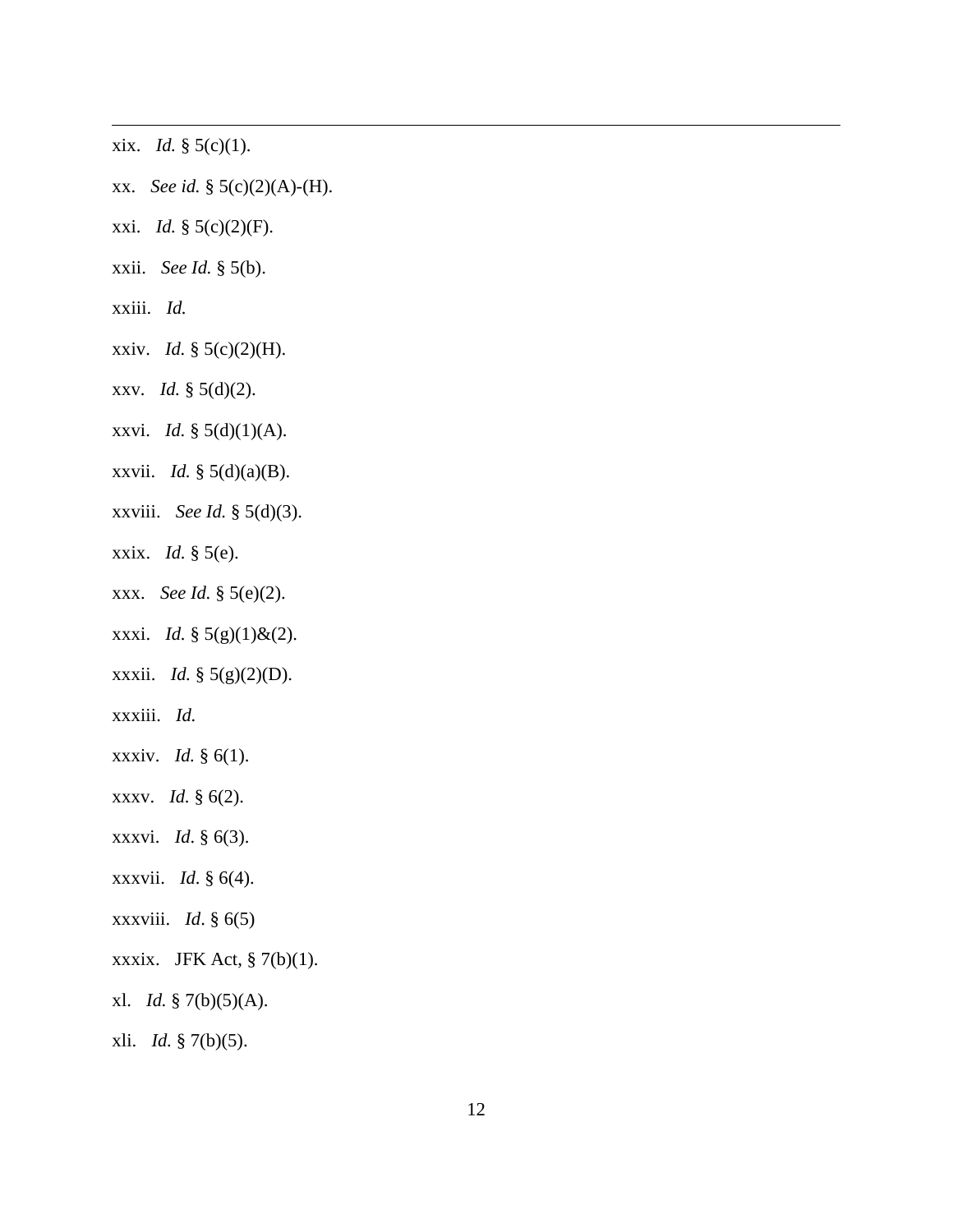xlii. *Id.* § 7(b)(5)(c).

 $\overline{a}$ 

xliii. *Id.* § 7(b)(4)(A).

- xliv. *See id.* § 7(d).
- xlv. *See* § 7(g).
- xlvi. *See id.* § 7(i).
- xlvii. *Id.*
- xlviii. *Id.* § 7(j)(A) and (B).
- xlix. *Id*. § 7 (j)(C)(i).
- l. *Id*. § 7(j)(C)(ii).
- li. *Id*. § 7(j)(C)(iii).
- lii. *Id.* § 7(j)(D).
- liii. *Id.* § 7(j)(E).
- liv. *Id.* § 7(j)(F).
- lv. *See id.* § 7(n).
- lvi. *See id*. § 7(o)(2).
- lvii. *Id*. § 7(o)(3).
- lviii. *See id.* § 8(a)(4).
- lix. *Id.* § 8(a)(4)(D).
- lx. *See id.* § 8.
- lxi. *Id.* § 9(c).
- lxii. *See id.* § 9(c)(2).
- lxiii. *See id.* § 9(c)(3).
- lxiv. *See id.* § 9(c)(4).